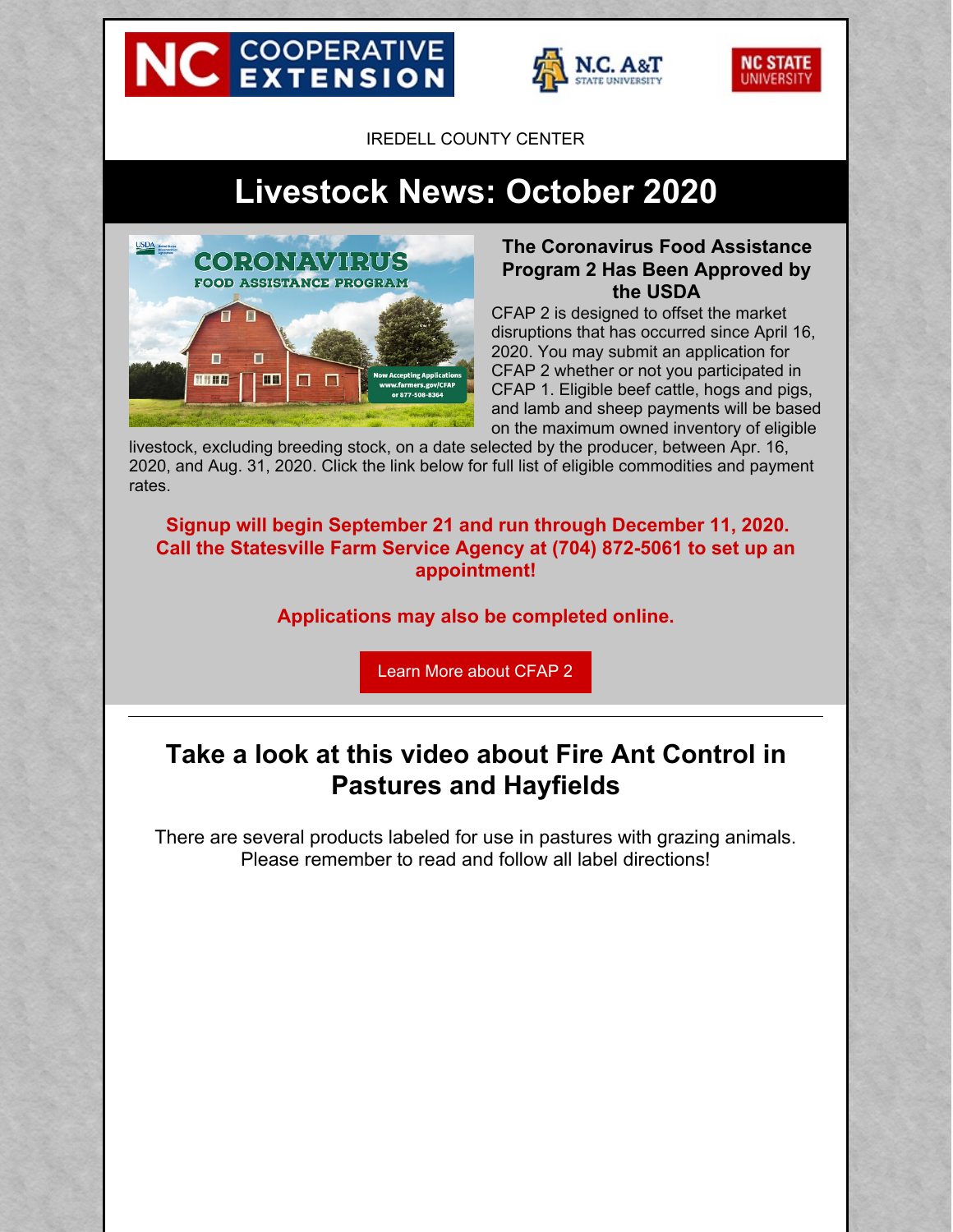



## **Pasture Weed Spotlight: Arrowleaf Sida**

- Acts as a summer annual
- Plants are erect, branched, and usually about 1-2 feet tall
- Plants have short spines at the base of each leaf petiole
- Flowers are small with 5 yellow petals
- Often found along roadsides, and in cultivated areas such as hayfields and pastures
- Control is best achieved when herbicide is applied when plants are small and actively growing

#### **Remember to always read and follow all label directions and precautions!**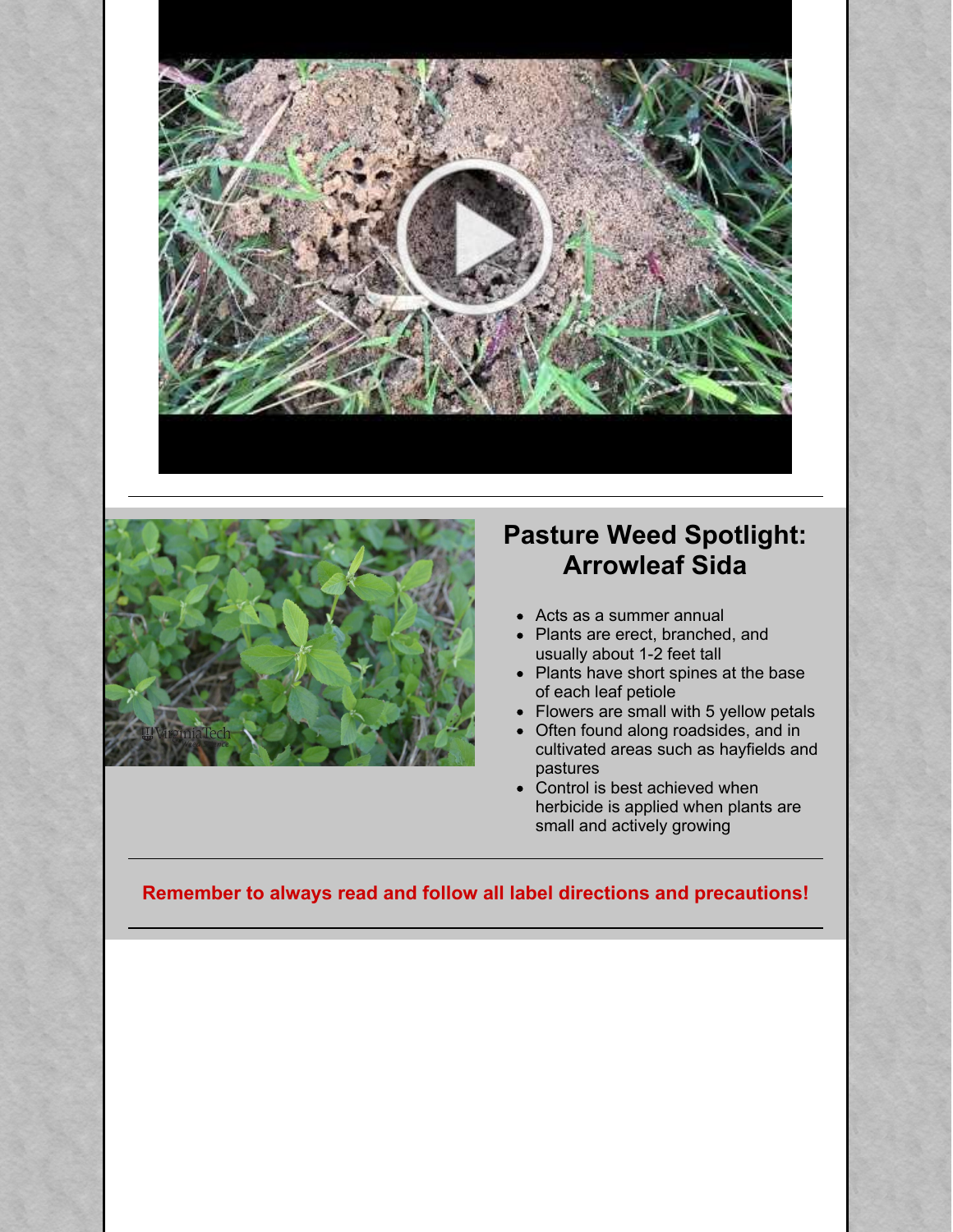



**ANC. A&T** 

## **Have You Herd?**

**Livestock Meetings** 

oom platform 8:00 PM

#### **Topics:**

September 15, 2020- How to Utilize Winter Annual Forages in Your Beef Herd October 20, 2020- Grazing Management November 17, 2020 Beef Cattle Efficiency<br>
December 15, 2020 Cattle Magic lines<br>
January 7, 2021 - Area Beef Conference February 16, 2021- BQA Chute Side Demo

#### Register online: go.ncsu.edu/haveyouherd

N.C. Cooperative Extension prohibits discrimination and harassment regardless of age, color, disability, family and marital status, gender identity, national origin, political beliefs, race, religion, sex (including pregn of Agriculture and local governments cooperating.

Click Here To Go To [Registration](http://go.ncsu.edu/haveyouherd)

**\*After completing your registration, you should receive an email confirmation. Please call or email Laura [Elmore](mailto:laelmore@ncsu.edu) with any questions.**

### **NC AgVentures Grants Opening October 15th!**

NC AgVentures is an Extension program that provides grants to North Carolina independent family farms for new and innovative agricultural project ideas which will increase farm profits.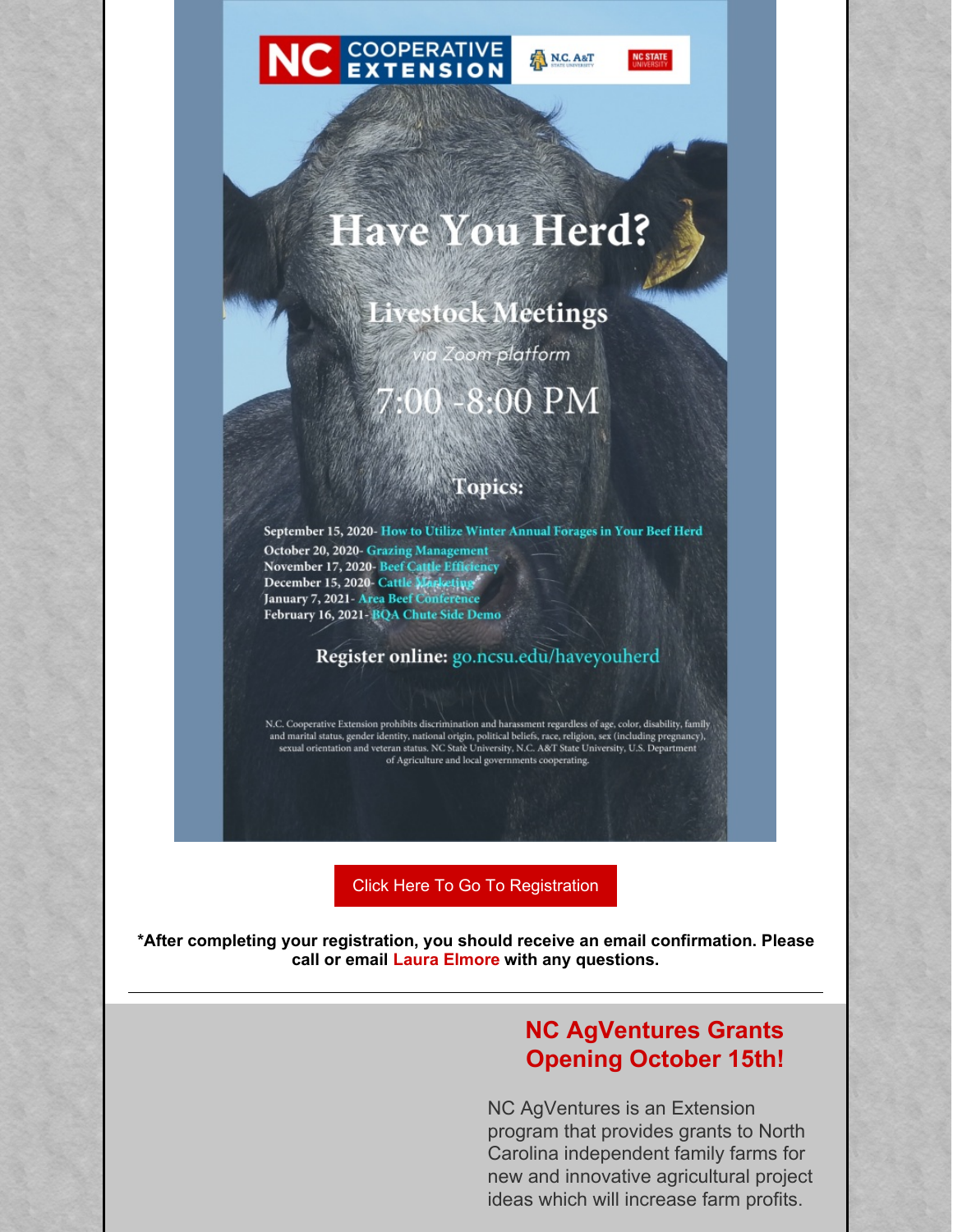

This is a great opportunity for any producer who is thinking of diversifying, improving, or expanding their operation.

## **Informative Webinars are available for producers interested in applying. Click the link for registration information!**

More [Information](https://agventures.ces.ncsu.edu/register-for-an-application-information-workshop/)



## **Iredell County is Live!**

The Visit NC Farms App connects the dots in communities across North Carolina. Using cell phone technology, residents and visitors can find farms closest to them with products and activities that interest them. Visitors can use the app to explore farms, farmers markets and local restaurants that are off the beaten path and unique to each community.



## **What would you like to see from us?**

Help us plan the future of the Iredell County Cooperative Extension Livestock Program by filling out this anonymous survey!

Take The [Survey](https://docs.google.com/forms/d/e/1FAIpQLScPH_Eq0JhXlWzGYm2rYc7GedQe3lctB7Fi-VB8orDTR-vb_g/viewform)

## **Helpful Links**

See Past [Newsletters](https://iredell.ces.ncsu.edu/iredell-countys-newsletters-archives/) »

NCSU Extension Forage [Resources](https://forages.ces.ncsu.edu/) Portal »

NCSU Extension Beef Cattle [Resources](https://beef.ces.ncsu.edu/) Portal »

## **Stay Connected to Iredell County**